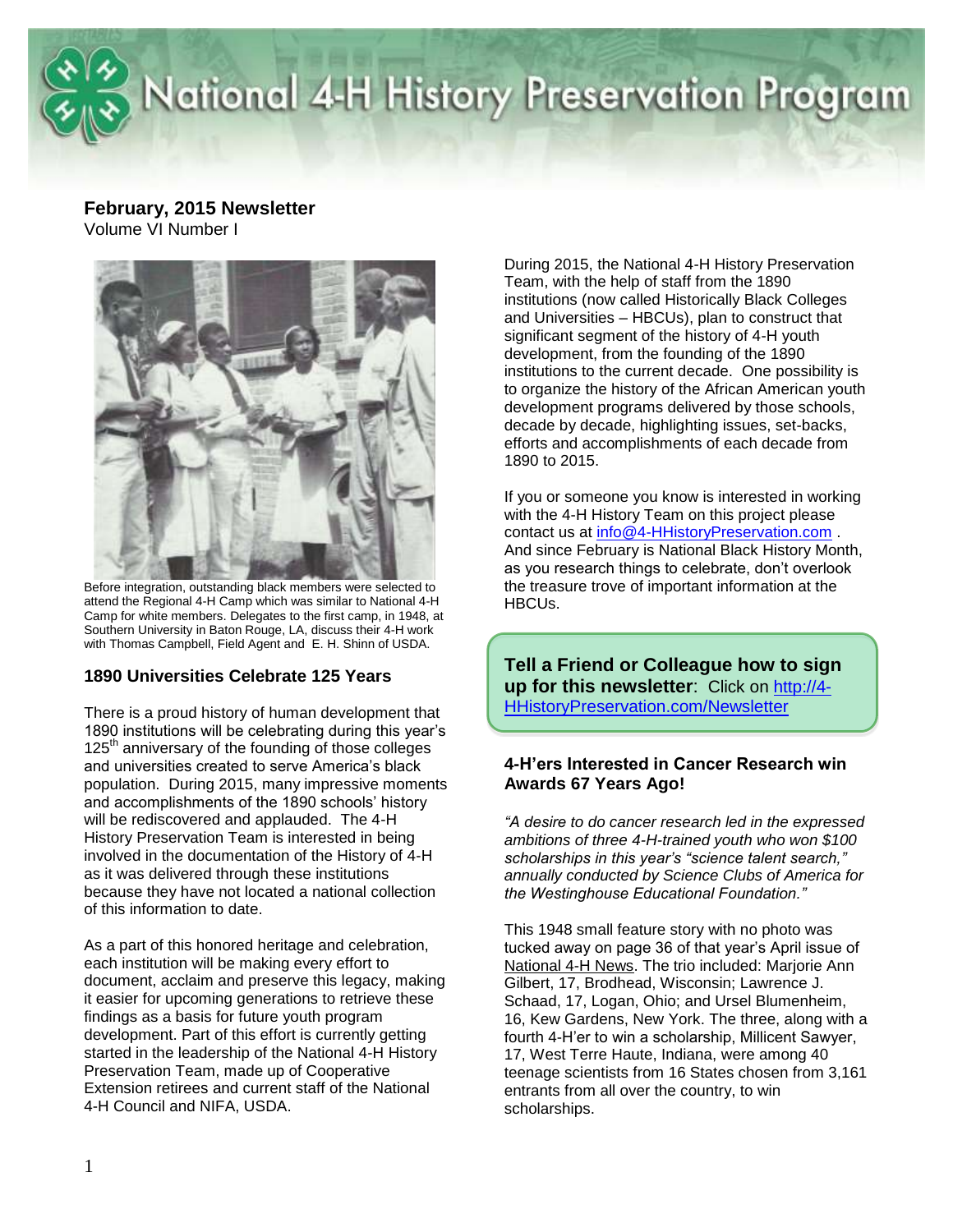Marjorie Ann, number one in her senior class at Brodhead High School, literally turned the classrooms into a laboratory by collecting washings for germ cultures from door-knobs and wads of gum under chairs.

After reading Alexis Carrell's "mechanical heart" experiments, Lawrence built an apparatus in which he studied living tissues, keeping the heart of a frog beating 2-1/2 hours. At the top of his class, he said he planned to go on to Ohio State.

Ursel devised methods to reproduce and prolong the life of a small flat worm which she used to study cell growth.

Millicent made a study of forest trees and soil conditions on a seven-acre tract owned by her parents which had not been logged since 1890 and was typical of the original forests.

What fun these young people would have in the great 4-H science projects being offered today!

# **"Hands on 4-H" Celebrate the Birth of National 4-H Week**



The 1946 poster is the earliest one that we have in our collection. If you have an image of the 1945 National 4-H week or an earlier Mobilization Week poster, please send a digitized image to info@4-HHistoryPreservation. Com

The opening article of the February, 1945, issue of National 4-H Club News announced the establishment of National 4-H Club Week on March 3-11 by the Federal Extension Service and the War Food Administration. National 4-H Week would replace the annual 4-H Mobilization Week created in 1942 to rally 4-H clubs in service to the war effort.

National 4-H Club Week was designed to provide a fixed week each year that would be sustained long after the war. It was to be a time to focus on the accomplishments of 4-H, recruit new members and volunteer leaders, establish new clubs and engage with local businesses and community leaders. The article notes that "the purpose underlying National 4-H Club Week is to review and glorify the achievements of 4-H, and to resolve to 'make the best better.'"

The theme of that first National 4-H Club Week was "Head, Heart, Hands and Health to Victory," and the slogan was "Dig In for Victory." Clubs were encouraged to create displays in the windows of local businesses, and businesses across the country were asked to dedicate their ads in publications to herald their support of 4-H.

In 1968, National 4-H Week was moved to the first full week in October. In recent years, National 4-H Week events have included 4-H National Youth Science Day and the induction ceremony for the National 4-H Hall of Fame.

#### **"Hands-On History"**

National 4-H Week continues to be a time when 4-H is in the media spotlight, but there are great 4-H stories that happen throughout the year. There are probably people in your community who know what 4-H is but don't know that there is an active 4-H program nearby. What can you do?

Look at your 4-H calendar and identify events and activities that would be good opportunities to tell the 4-H story. Visit your local newspaper, radio or TV station or other media outlet. You can tour the production and broadcast facilities to find out how they work and talk to them about how you can provide them with local 4-H success stories. Consider how you might also use online communications and social media to let your neighbors know what you're doing in 4-H to "make the best better."

### **Sign up to receive regular 4-H History News e-mail updates at**

http:**//**[4-HHistoryPreservation.com/news/](http://4-hhistorypreservation.com/news/)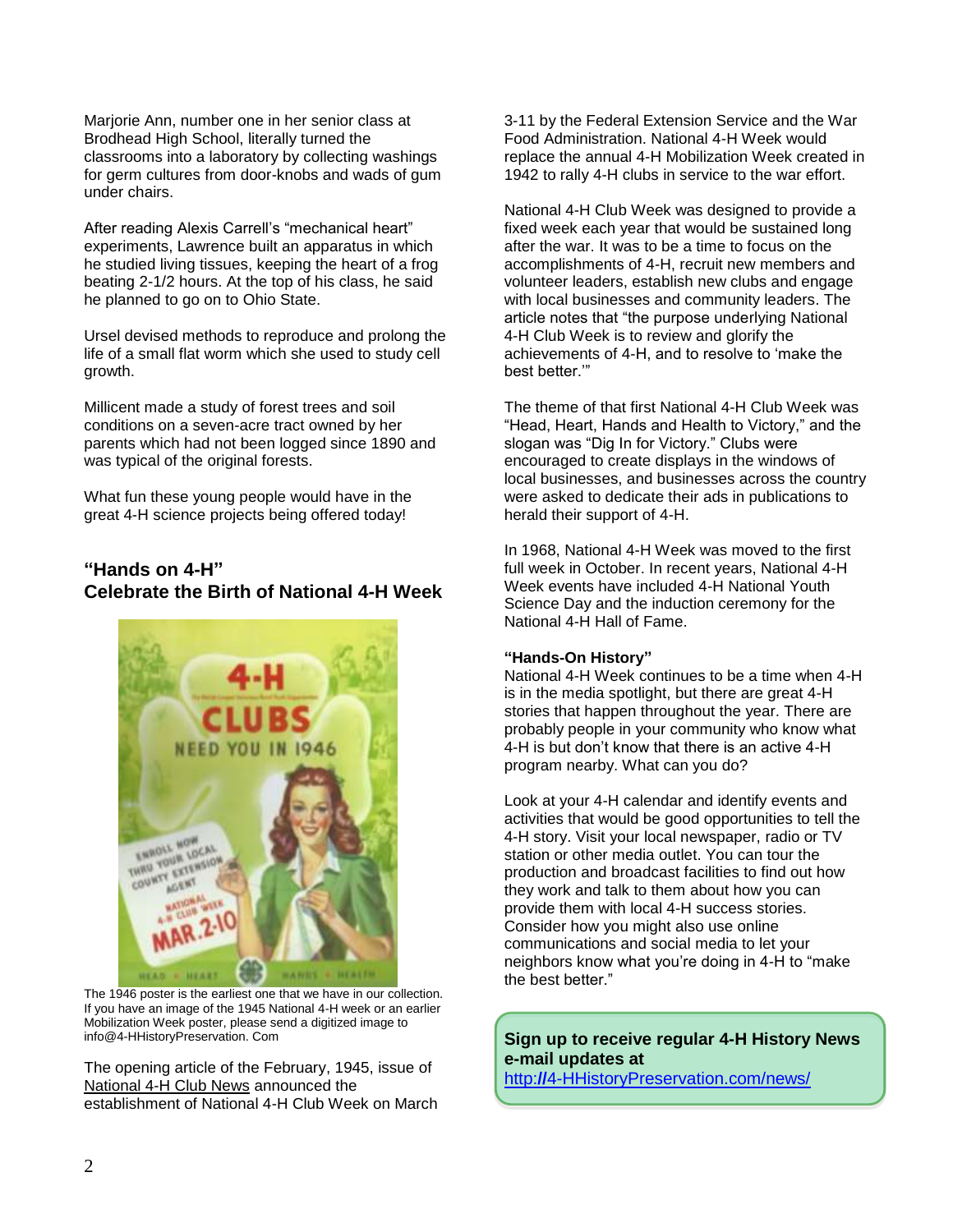

#### **University of Tennessee Collegiate 4-H Chapter Helps with History**

In our last History Newsletter we asked for assistance in documenting the history of Collegiate 4-H Chapters. James Swart, President, University of Tennessee Collegiate 4-H, responded to our quest, kindly offering to contact other collegiate chapters to help with the history documentation process. This is the kind of volunteer support we welcome, and which keeps the National 4-H History Preservation Program going strongly. We are totally volunteerdriven.

If you are aware of other collegiate 4-H chapters which need to be involved in this history project, please let us know. You may write to the History Leadership Team at [Info@4-HHistoryPreservation.com](mailto:Info@4-HHistoryPreservation.com) or to James

Swart at: [jswart@vols.utk.edu](mailto:jswart@vols.utk.edu).

Thanks, James!

### **New Website Additions National 4-H Promotion Compendium is Launched**

A compendium, by definition, is a collection, an anthology; in this case it is an album of the innumerable stories which comprise the intricately woven history of 4-H. You have some, we have some; we should publish more of them. This new compendium of 4-H history stories, which has been a year in the making, is now up on the National 4-H History Preservation website. It includes a number of selected short stories, each of which stands alone and tells an important piece of 4-H history. Many are stories of significant 4-H promotion or visibility at the national level over the past century. Others are examples that relay impactful or heart-warming stories covered in the media which become a part of 4-H promotion simply because they should not be "lost to history."

While there are well over 100 stories represented with this initial launch of the Promotion Compendium, it will be an ongoing project, adding stories as they are found and researched, and others which you bring to our attention.

The History Leadership Team encourages all our readers to take some time to look through these stories for your reading pleasure. We think you'll find them both educational and inspirational. Some may bring back memories, while others we're sure you've never heard about before. You can go to the Compendium directly at [http://4-](http://4-hhistorypreservation.com/History/4-H_Promotion/)

[HHistoryPreservation.com/History/4-H\\_Promotion/](http://4-hhistorypreservation.com/History/4-H_Promotion/) .

To get you started, here's an example of one of the stories in the Compendium.



**"4-H is Tops"** The photo above, from the August/September, 1979, National 4-H News, shows a 4-H promotion sign on a railroad bridge in Bridgewater Township, New Jersey, from over 35 years ago. Barbara O'Neill, Somerset County 4-H Agent, says she drove under the bridge for three years, thinking how great a 4-H sign would look up there. One day she got on the phone and the project began. It took one-and-a-half years to attain permission and have the sign finished. The main problem was that the ConRail Company wouldn't give permission until the community did, and the community wouldn't give permission until the railroad did. But they finally got the ball rolling when 4-H leaders attended a town council meeting and applied for a "town variance" (required for an unusual activity). The council not only voted to allow the 4-H sign, but wrote a resolution stating that 4-H is very important to their community, and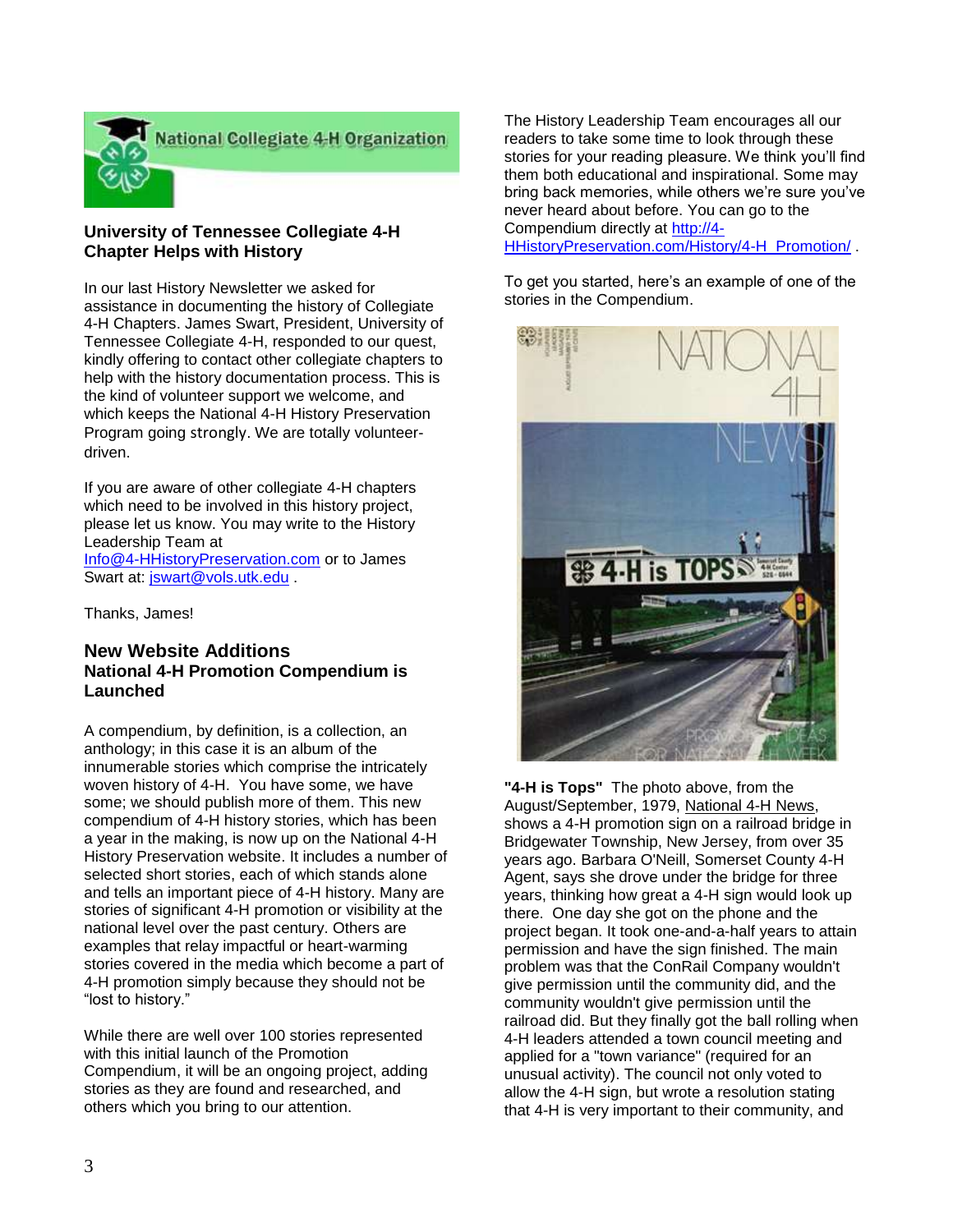has national recognition, so they would be very proud to have the sign.

When the railroad received the council's enthusiastic response, they gave a contract to 4-H – for \$1 per year rental on the bridge. This was a first in New Jersey. The County 4-H Association designed and paid for the sign, raising \$1,400. The railroad hired the painters who applied the five-byfifty-foot signs, one on each side of the bridge.

Just one example of the fun stories you'll find on this new section of the Website at [http://4-](http://4-hhistorypreservation.com/History/4-H_Promotion/) [HHistoryPreservation.com/History/4-H\\_Promotion/](http://4-hhistorypreservation.com/History/4-H_Promotion/).



# **"Voices of 4-H History" Opens Doors for Hawaii 4-H**

In 2014, two Youth-Adult Partnership teams consisting of two teens and one adult participated in the "Voices of 4-H History" project for Hawaii.

According to Joan Chong, HI Extension service, the teams from Kona and Maui participated in a basic training that covered interview questions and techniques, project design and management, preproduction, filming, and camera techniques.

Because of training time constraints, the teams were also encouraged to connect with the local Community Access Television (CAT) to assist in editing and piecing the video together, and CAT was happy to help out. They offered classes in basic video production, camera operation, editing, lighting and studio production. Once the participants became certified producers at the CAT studios, the use of the television equipment and facilities were FREE! All the Youth-Adult Partnership teams needed to do was ask for help. When asked about the project, we found that youth participants not only learned video production but also gained knowledge about 4-H and the effect it has had on others.

Here are a few quotes from the youth:

 "I felt that this project allowed me to experience what it felt like to be a part of 4-H many years ago. Through their stories, I can see how 4-H shaped people's lives and

how it helped 4-H'ers to 'make the best, better!'"

- "The best part of participating in this project was being able to learn more about 4-H and its history. I also learned a new skill of how to edit videos on the computer. I enjoyed meeting new people and learned how much 4-H meant to them."
- "It opened my eyes and gave me a better understanding of 4-H. It was heart-warming to listen to their experiences. Times were so different, yet very similar in many ways."
- "It provided us with so many learning opportunities. Several of the people we interviewed told us how much it meant to them to have their story told."

One Adult participant shared observations as well: "Participating in this project provided me with the opportunity to have a Youth-Adult partnership; it was a unique experience working side-by-side with the youth. It was not a top-down partnership where I needed to tell them what to do, but a collaboration of working together and equally contributing ideas. Although it was very interesting to hear how 4-H has changed (or not) over the years, it really was dependent on the perspective of the person being interviewed as their experiences and involvement in 4-H varied."



#### **"Voices of 4-H History" will be a major feature of 2015 National 4-H FilmFest**

This year's FilmFest will take place in St. Louis, MO, June 14-17 at the Hilton Fonterac.

To find out how to become involved visit <http://4h.missouri.edu/filmfest>